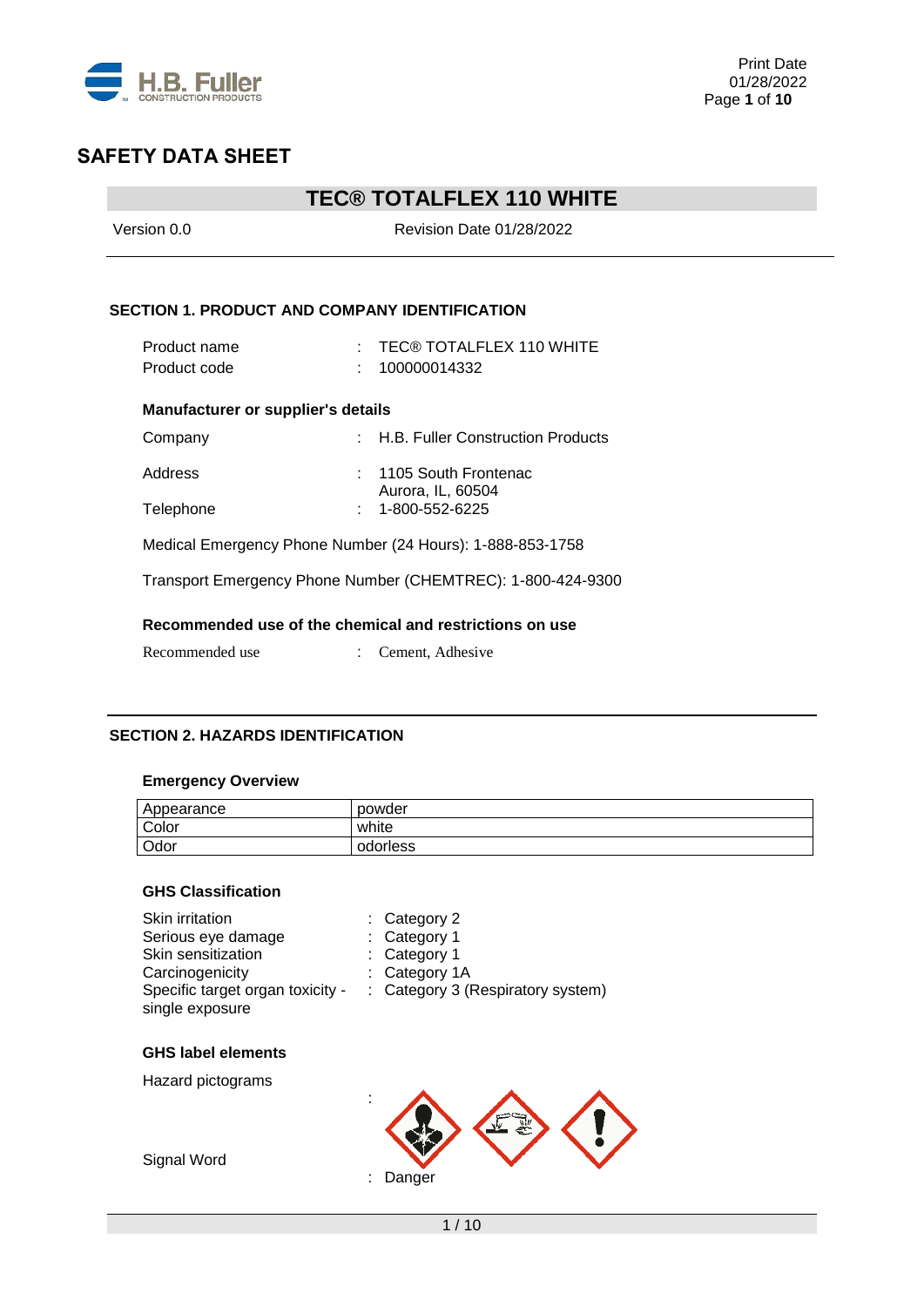

# **TEC® TOTALFLEX 110 WHITE**

Version 0.0 Revision Date 01/28/2022

#### **Hazard Statements:**

H315 Causes skin irritation. H317 May cause an allergic skin reaction. H318 Causes serious eye damage. H335 May cause respiratory irritation. H350 May cause cancer.

#### **Precautionary Statements:**

**Prevention:** P201 Obtain special instructions before use. P202 Do not handle until all safety precautions have been read and understood. P260 Do not breathe dust/ fume/ gas/ mist/ vapors/ spray. P264 Wash skin thoroughly after handling. P270 Do not eat, drink or smoke when using this product. P271 Use only outdoors or in a well-ventilated area. P272 Contaminated work clothing must not be allowed out of the workplace. P280 Wear protective gloves/ protective clothing/ eye protection/ face protection.

**Response:** P302 + P352 IF ON SKIN: Wash with plenty of soap and water. P304 + P340 + P312 IF INHALED: Remove person to fresh air and keep comfortable for breathing. Call a POISON CENTER/ doctor if you feel unwell. P305 + P351 + P338 + P310 IF IN EYES: Rinse cautiously with water for several minutes. Remove contact lenses, if present and easy to do. Continue rinsing. Immediately call a POISON CENTER/ doctor. P308 + P313 IF exposed or concerned: Get medical advice/ attention. P333 + P313 If skin irritation or rash occurs: Get medical advice/ attention. P362 Take off contaminated clothing and wash before reuse.

**Storage:** P403 + P233 Store in a well-ventilated place. Keep container tightly closed. P405 Store locked up.

**Disposal:** P501 Dispose of contents/ container to an approved waste disposal plant.

#### **Potential Health Effects**

#### **Carcinogenicity:**

| <b>IARC</b>               | Group 1: Carcinogenic to humans                                                                                             |            |  |
|---------------------------|-----------------------------------------------------------------------------------------------------------------------------|------------|--|
|                           | Ouartz $(SiO2)$                                                                                                             | 14808-60-7 |  |
| <b>OSHA</b><br><b>NTP</b> | No component of this product present at levels greater than or<br>equal to 0.1% is on OSHA's list of regulated carcinogens. |            |  |
|                           | Known to be human carcinogen<br>Quartz (SiO2)                                                                               | 14808-60-7 |  |
|                           |                                                                                                                             |            |  |

#### **SECTION 3. COMPOSITION/INFORMATION ON INGREDIENTS**

Substance / Mixture : Mixture

## **Hazardous ingredients**

| Chemical name               | CAS-No.    | Concentration [%] |
|-----------------------------|------------|-------------------|
| Cement, portland, chemicals | 65997-15-1 | $50 - 70$         |
| calcium carbonate           | 471-34-1   | $20 - 30$         |
| calcium oxide               | 1305-78-8  | $1 - 5$           |
| Quartz (SiO2)               | 14808-60-7 | $0.1 - 1$         |
| calcium diformate           | 544-17-2   | $1 - 5$           |

Actual concentration is withheld as a trade secret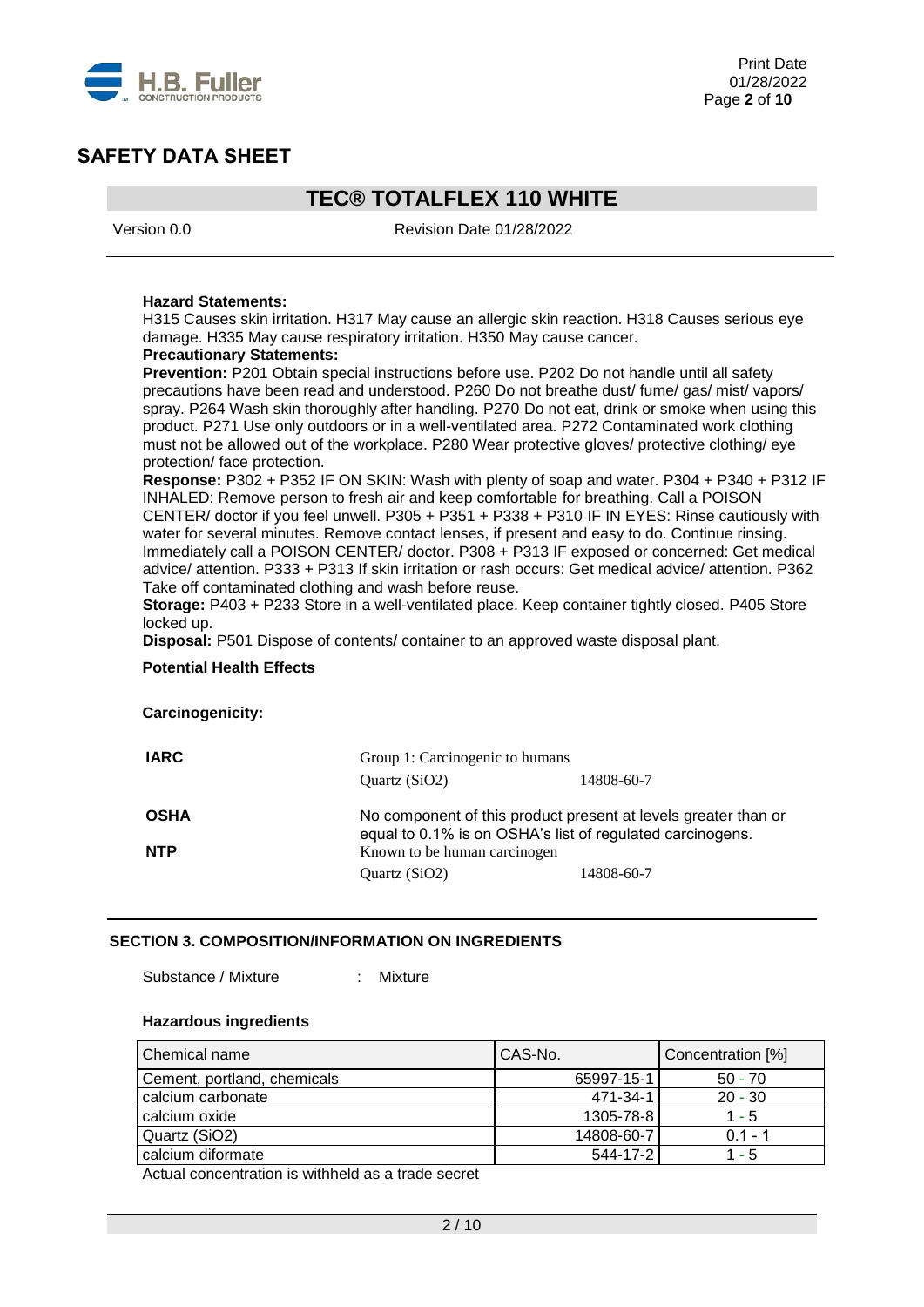

# **TEC® TOTALFLEX 110 WHITE**

Version 0.0 Revision Date 01/28/2022

### **SECTION 4. FIRST AID MEASURES**

| General advice          | : In the case of accident or if you feel unwell, seek medical<br>advice immediately.                                                                                                                                    |
|-------------------------|-------------------------------------------------------------------------------------------------------------------------------------------------------------------------------------------------------------------------|
| If inhaled              | $:$ If inhaled<br>Remove person to fresh air. If signs/symptoms continue, get<br>medical attention.<br>Oxygen or artificial respiration if needed.                                                                      |
| In case of skin contact | : Wash off with soap and water.<br>Remove contaminated clothing. If irritation develops, get<br>medical attention.                                                                                                      |
| In case of eye contact  | : Flush eyes with water at least 15 minutes. Get medical<br>attention if eye irritation develops or persists.                                                                                                           |
| If swallowed            | : Do not induce vomiting. Seek medical attention if symptoms<br>develop. Provide medical care provider with this SDS.<br>If conscious, drink plenty of water.<br>Never give anything by mouth to an unconscious person. |

### **SECTION 5. FIRE-FIGHTING MEASURES**

| Suitable extinguishing media                                          | : Use water spray, alcohol-resistant foam, dry chemical or<br>carbon dioxide.                                                                                                                                         |
|-----------------------------------------------------------------------|-----------------------------------------------------------------------------------------------------------------------------------------------------------------------------------------------------------------------|
| Unsuitable extinguishing<br>media                                     | : None known.                                                                                                                                                                                                         |
| Specific hazards during fire<br>fighting                              | : Avoid generating dust; fine dust dispersed in air in sufficient<br>concentrations, and in the presence of an ignition source is a<br>potential dust explosion hazard.<br>No hazardous combustion products are known |
| Hazardous combustion<br>products<br>Specific extinguishing<br>methods | : No hazardous combustion products are known                                                                                                                                                                          |
| Further information                                                   | : Use extinguishing measures that are appropriate to local<br>circumstances and the surrounding environment.                                                                                                          |
| Special protective equipment<br>for fire-fighters                     | : Wear an approved positive pressure self-contained breathing<br>apparatus in addition to standard fire fighting gear.                                                                                                |

### **SECTION 6. ACCIDENTAL RELEASE MEASURES**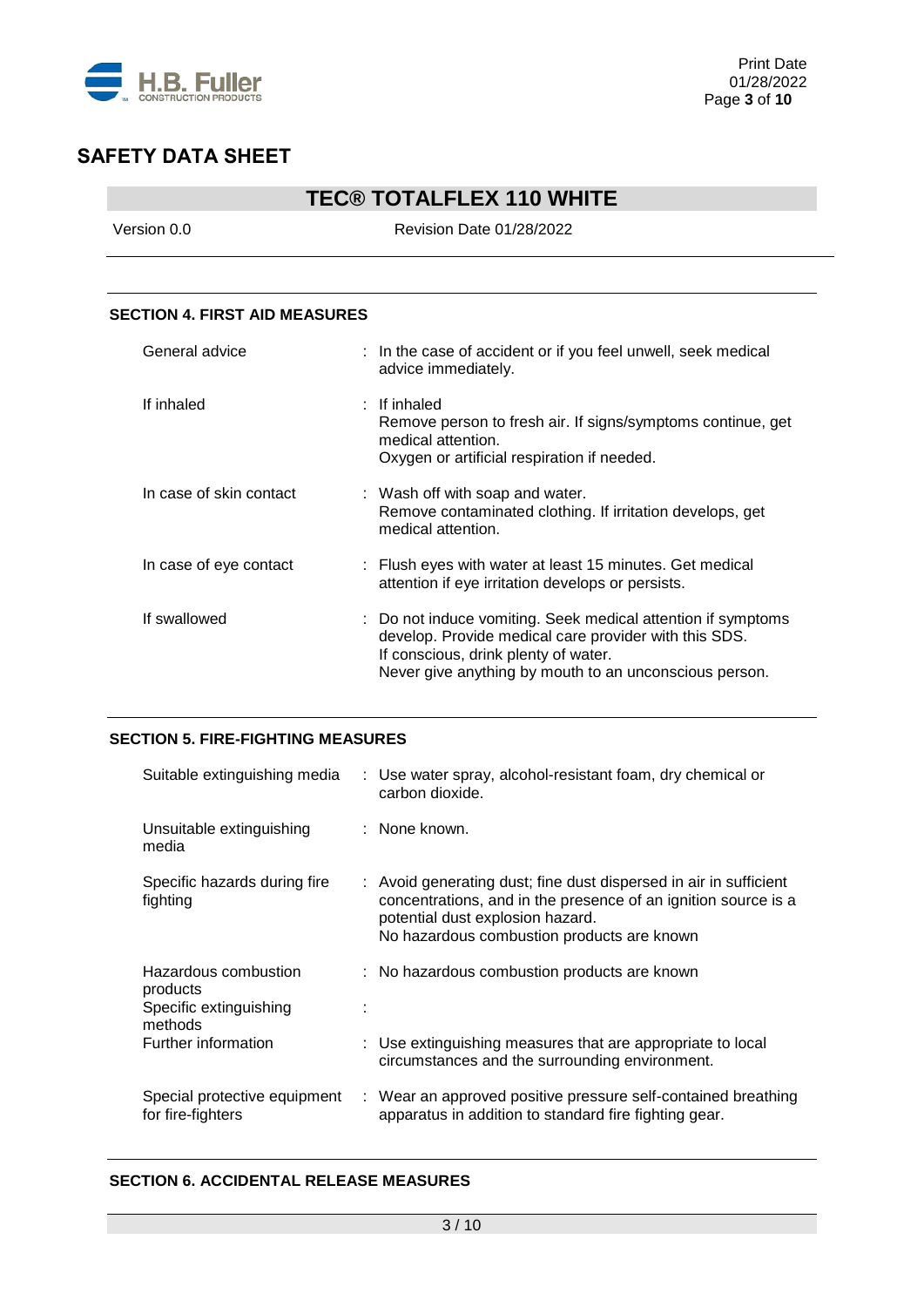

| <b>TEC® TOTALFLEX 110 WHITE</b>                                                                               |                                                                                                                                                                                                                                                                                                |  |
|---------------------------------------------------------------------------------------------------------------|------------------------------------------------------------------------------------------------------------------------------------------------------------------------------------------------------------------------------------------------------------------------------------------------|--|
| Version 0.0                                                                                                   | Revision Date 01/28/2022                                                                                                                                                                                                                                                                       |  |
| Personal precautions,<br>protective equipment and<br>emergency procedures<br><b>Environmental precautions</b> | : Refer to protective measures listed in sections 7 and 8.<br>: Prevent product from entering drains.<br>Should not be released into the environment.                                                                                                                                          |  |
| Methods and materials for<br>containment and cleaning up                                                      | : Use approved industrial vacuum cleaner for removal.<br>Do not use compressed air for cleaning purposes.<br>Dust deposits should not be allowed to accumulate on<br>surfaces, as these may form an explosive mixture if they are<br>released into the atmosphere in sufficient concentration. |  |

### **SECTION 7. HANDLING AND STORAGE**

| Local/Total ventilation     | : Use only with adequate ventilation.                                                                                                                                                                                                                                                         |
|-----------------------------|-----------------------------------------------------------------------------------------------------------------------------------------------------------------------------------------------------------------------------------------------------------------------------------------------|
| Advice on safe handling     | : Avoid creating dust.<br>Dry powders can build static electricity charges when<br>subjected to the friction of transfer and mixing operations.<br>Take precautionary measures against static discharges.<br>Provide for appropriate exhaust ventilation and dust collection<br>at machinery. |
| Conditions for safe storage | : Keep tightly closed in a dry and cool place.                                                                                                                                                                                                                                                |
| Materials to avoid          | : No special restrictions on storage with other products.                                                                                                                                                                                                                                     |

### **SECTION 8. EXPOSURE CONTROLS/PERSONAL PROTECTION**

#### **Ingredients with workplace control parameters**

| Components                  | CAS-No.    | Value type<br>(Form of<br>exposure)                 | Control<br>parameters /<br>Permissible<br>concentration | <b>Basis</b> |
|-----------------------------|------------|-----------------------------------------------------|---------------------------------------------------------|--------------|
| Cement, portland, chemicals | 65997-15-1 | <b>TWA</b><br>(Respirable<br>particulate<br>matter) | 1 $mg/m3$                                               | <b>ACGIH</b> |
|                             |            | TWA (total<br>dust)                                 | $15 \text{ mg/m}$                                       | OSHA Z-1     |
|                             |            | <b>TWA</b><br>(respirable<br>fraction)              | $5 \text{ mg/m}$ 3                                      | OSHA Z-1     |
|                             |            | TWA (Dust)                                          | 50 Million<br>particles per cubic                       | OSHA Z-3     |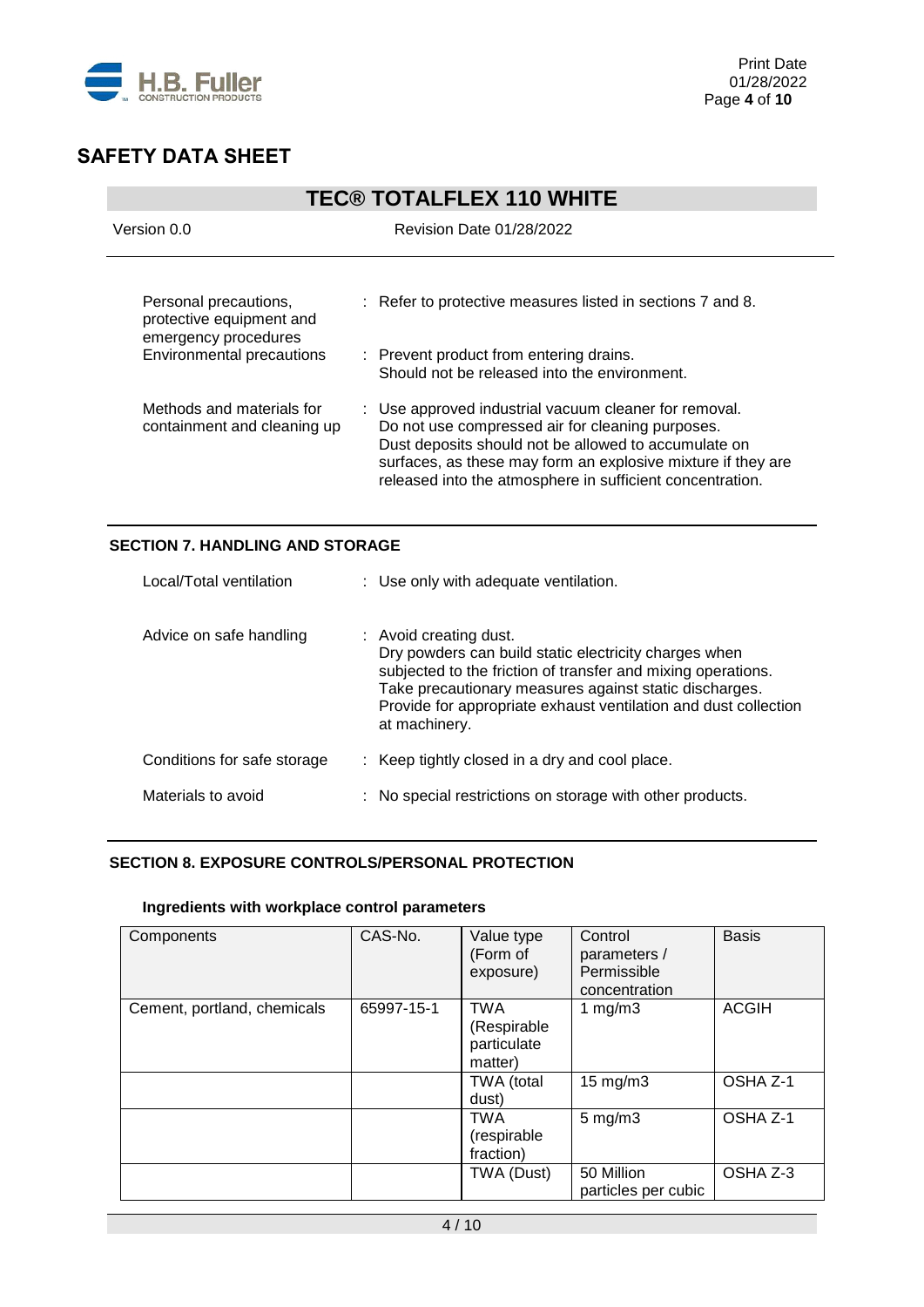

# **TEC® TOTALFLEX 110 WHITE**

Version 0.0 **Revision Date 01/28/2022** 

|                   |            |                   | foot               |                |
|-------------------|------------|-------------------|--------------------|----------------|
|                   |            | TWA (Total)       | 10 mg/m3           | OSHA P0        |
|                   |            | <b>TWA</b>        | $5$ mg/m $3$       | OSHA P0        |
|                   |            | (Respirable       |                    |                |
|                   |            | fraction)         |                    |                |
|                   |            | <b>TWA (Total</b> | 10 mg/m3           | OSHA P0        |
|                   |            | dust)             |                    |                |
|                   |            | <b>TWA</b>        | $5$ mg/m $3$       | OSHA P0        |
|                   |            | (respirable       |                    |                |
|                   |            | dust fraction)    |                    |                |
|                   |            | PEL (Total        | 10 mg/m3           | <b>CAL PEL</b> |
|                   |            | dust)             |                    |                |
|                   |            | PEL               | $5$ mg/m $3$       | <b>CAL PEL</b> |
|                   |            | (respirable       |                    |                |
|                   |            | dust fraction)    |                    |                |
| calcium carbonate | 471-34-1   | PEL (Total        | 10 mg/m3           | <b>CAL PEL</b> |
|                   |            | dust)             |                    |                |
|                   |            | PEL               | 5 mg/m3            | <b>CAL PEL</b> |
|                   |            | (respirable       |                    |                |
|                   |            | dust fraction)    |                    |                |
| calcium oxide     | 1305-78-8  | <b>TWA</b>        | $2$ mg/m $3$       | <b>ACGIH</b>   |
|                   |            | <b>TWA</b>        | 5 mg/m3            | OSHA Z-1       |
|                   |            | <b>TWA</b>        | $5$ mg/m $3$       | OSHA P0        |
|                   |            | PEL               | $2$ mg/m $3$       | <b>CAL PEL</b> |
| Quartz (SiO2)     | 14808-60-7 | <b>TWA</b>        | 0.025 mg/m3        | <b>ACGIH</b>   |
|                   |            | (Respirable       |                    |                |
|                   |            | particulate       |                    |                |
|                   |            | matter)           |                    |                |
|                   |            | TWA (total        | 30 mg/m3           | OSHA Z-3       |
|                   |            | dust)             | /%SiO2+2           |                |
|                   |            | <b>TWA</b>        | 10 mg/m3           | OSHA Z-3       |
|                   |            | (respirable)      | /%SiO2+2           |                |
|                   |            | <b>TWA</b>        | 250 mppcf          | OSHA Z-3       |
|                   |            | (respirable)      | /%SiO2+5           |                |
|                   |            | <b>TWA</b>        | $0.1$ mg/m $3$     | OSHA P0        |
|                   |            | (Respirable       |                    |                |
|                   |            | fraction)         |                    |                |
|                   |            | TWA               | $0.05$ mg/m $3$    | OSHA Z-1       |
|                   |            | (Respirable       |                    |                |
|                   |            | dust)             |                    |                |
|                   |            | PEL               | $0.05$ mg/m3       | CAL PEL        |
|                   |            | (Respirable       |                    |                |
|                   |            | dust)             |                    |                |
|                   |            | <b>TWA</b>        | $0.1 \text{ mg/m}$ | OSHA P0        |
|                   |            | (respirable       |                    |                |
|                   |            | dust fraction)    |                    |                |

**Engineering measures** : Use local exhaust ventilation or other engineering controls to minimize exposures.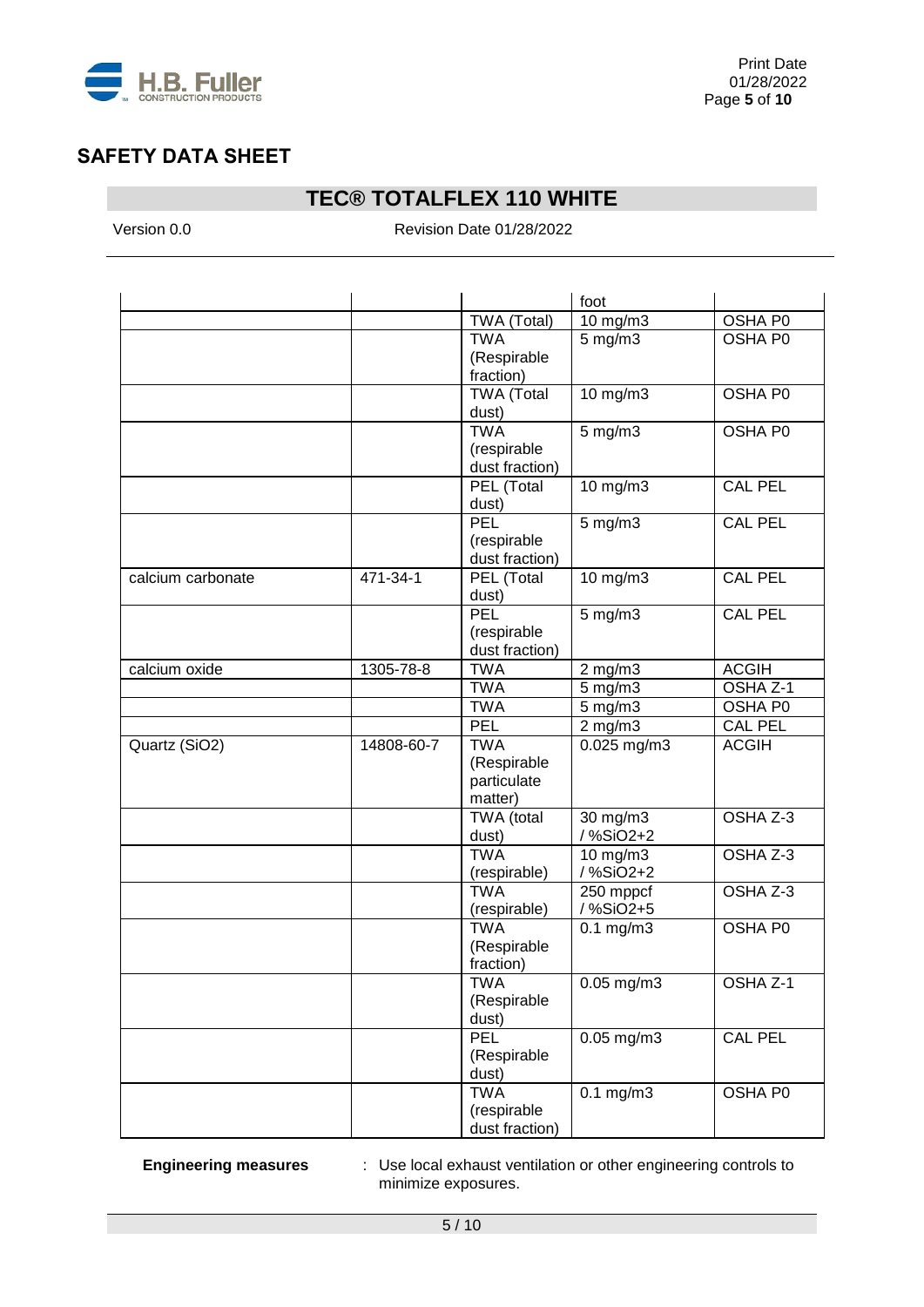

| <b>TEC® TOTALFLEX 110 WHITE</b> |                                                                                                                                                                                         |  |
|---------------------------------|-----------------------------------------------------------------------------------------------------------------------------------------------------------------------------------------|--|
| Version 0.0                     | Revision Date 01/28/2022                                                                                                                                                                |  |
|                                 |                                                                                                                                                                                         |  |
| Personal protective equipment   |                                                                                                                                                                                         |  |
| Respiratory protection          | : Use respiratory protection unless adequate local exhaust<br>ventilation is provided or exposure assessment demonstrates<br>that exposures are within recommended exposure guidelines. |  |
| Filter type                     | : Particulates type                                                                                                                                                                     |  |
| Hand protection<br>Material     | : butyl-rubber                                                                                                                                                                          |  |
| Eye protection                  | : Safety glasses with side-shields                                                                                                                                                      |  |
| Skin and body protection        | : Long sleeved clothing<br>Remove and wash contaminated clothing before re-use.<br>Skin should be washed after contact.                                                                 |  |
| Protective measures             | $:$ Avoid contact with skin.                                                                                                                                                            |  |
| Hygiene measures                | : Avoid contact with skin, eyes and clothing.                                                                                                                                           |  |

### **SECTION 9. PHYSICAL AND CHEMICAL PROPERTIES**

| Appearance<br>Color<br>Odor<br>Odor Threshold | powder<br>white<br>: odorless<br>: no data available            |
|-----------------------------------------------|-----------------------------------------------------------------|
|                                               | $:$ is not determined                                           |
|                                               | $:$ is not determined                                           |
| Evaporation rate<br>Upper explosion limit     | not applicable<br>Upper flammability limit<br>is not determined |
| Lower explosion limit                         | : Lower flammability limit<br>is not determined                 |
| Density<br>Solubility(ies)                    | $: 11.2$ lb/gal                                                 |
| Water solubility                              | $:$ is not determined                                           |
| Partition coefficient: n-<br>octanol/water    | not applicable                                                  |
| Autoignition temperature                      | $:$ is not determined                                           |
| Viscosity<br>Viscosity, kinematic             | : not applicable                                                |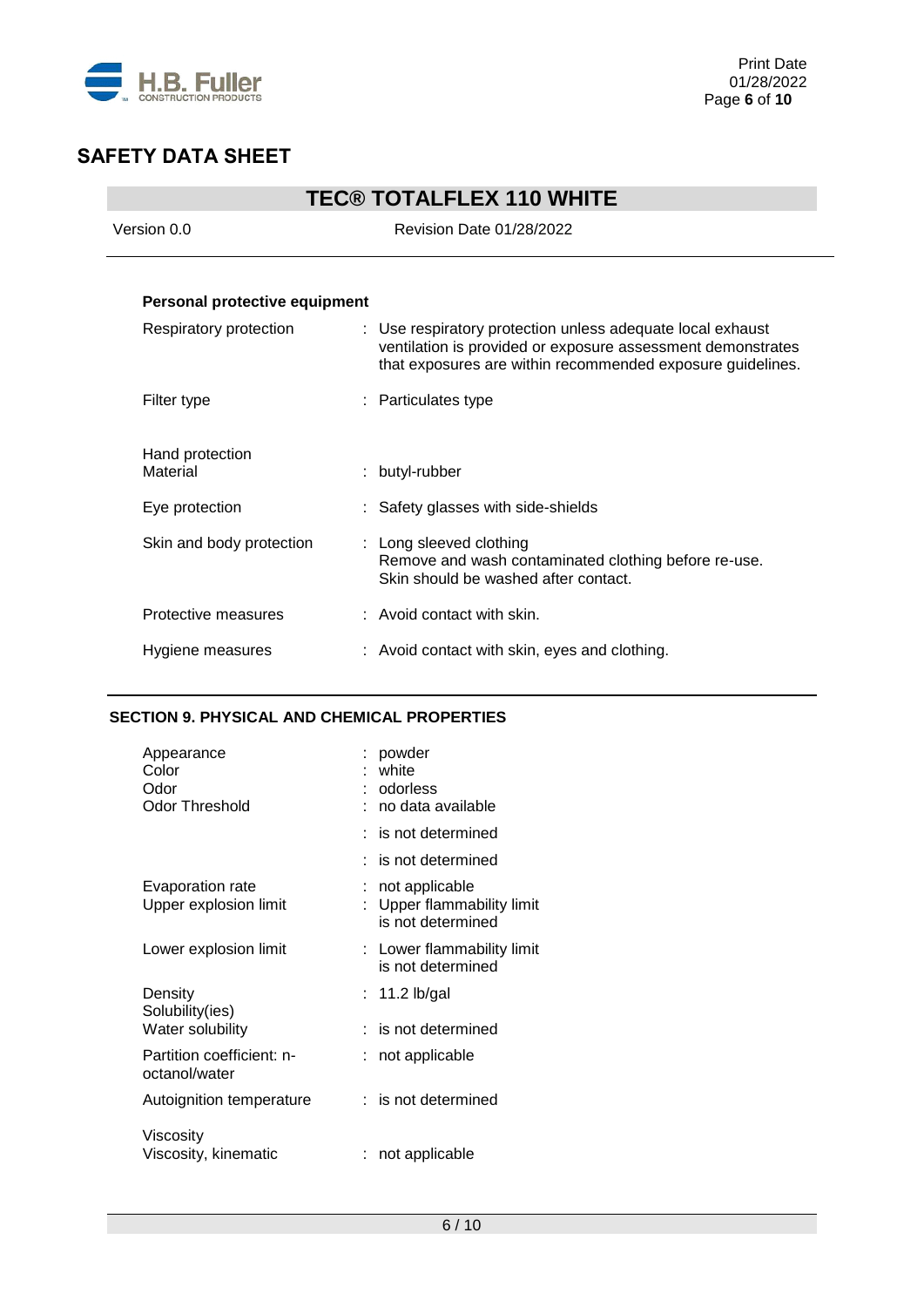

# **TEC® TOTALFLEX 110 WHITE**

Version 0.0 Revision Date 01/28/2022

### **SECTION 10. STABILITY AND REACTIVITY**

| Chemical stability                    | : The product is chemically stable.                   |
|---------------------------------------|-------------------------------------------------------|
| Possibility of hazardous<br>reactions | : Hazardous polymerization does not occur.            |
| Hazardous decomposition<br>products   | : No decomposition if stored and applied as directed. |

### **SECTION 11. TOXICOLOGICAL INFORMATION**

#### **Acute toxicity**

### **Product:**

| Acute oral toxicity                       | : Acute toxicity estimate : $> 5,000$ mg/kg<br>Method: Calculation method |
|-------------------------------------------|---------------------------------------------------------------------------|
| Components:                               |                                                                           |
| calcium diformate:<br>Acute oral toxicity | : LD50 Oral Rat: 2,650 mg/kg                                              |
| <b>Skin corrosion/irritation</b>          |                                                                           |
| No data available                         |                                                                           |
| Serious eye damage/eye irritation         |                                                                           |
| No data available                         |                                                                           |
| Respiratory or skin sensitization         |                                                                           |
| No data available                         |                                                                           |
| <b>Germ cell mutagenicity</b>             |                                                                           |
| No data available                         |                                                                           |
| Carcinogenicity                           |                                                                           |
| No data available                         |                                                                           |
| <b>Reproductive toxicity</b>              |                                                                           |
| No data available                         |                                                                           |
| <b>STOT-single exposure</b>               |                                                                           |
| No data available                         |                                                                           |
| <b>STOT-repeated exposure</b>             |                                                                           |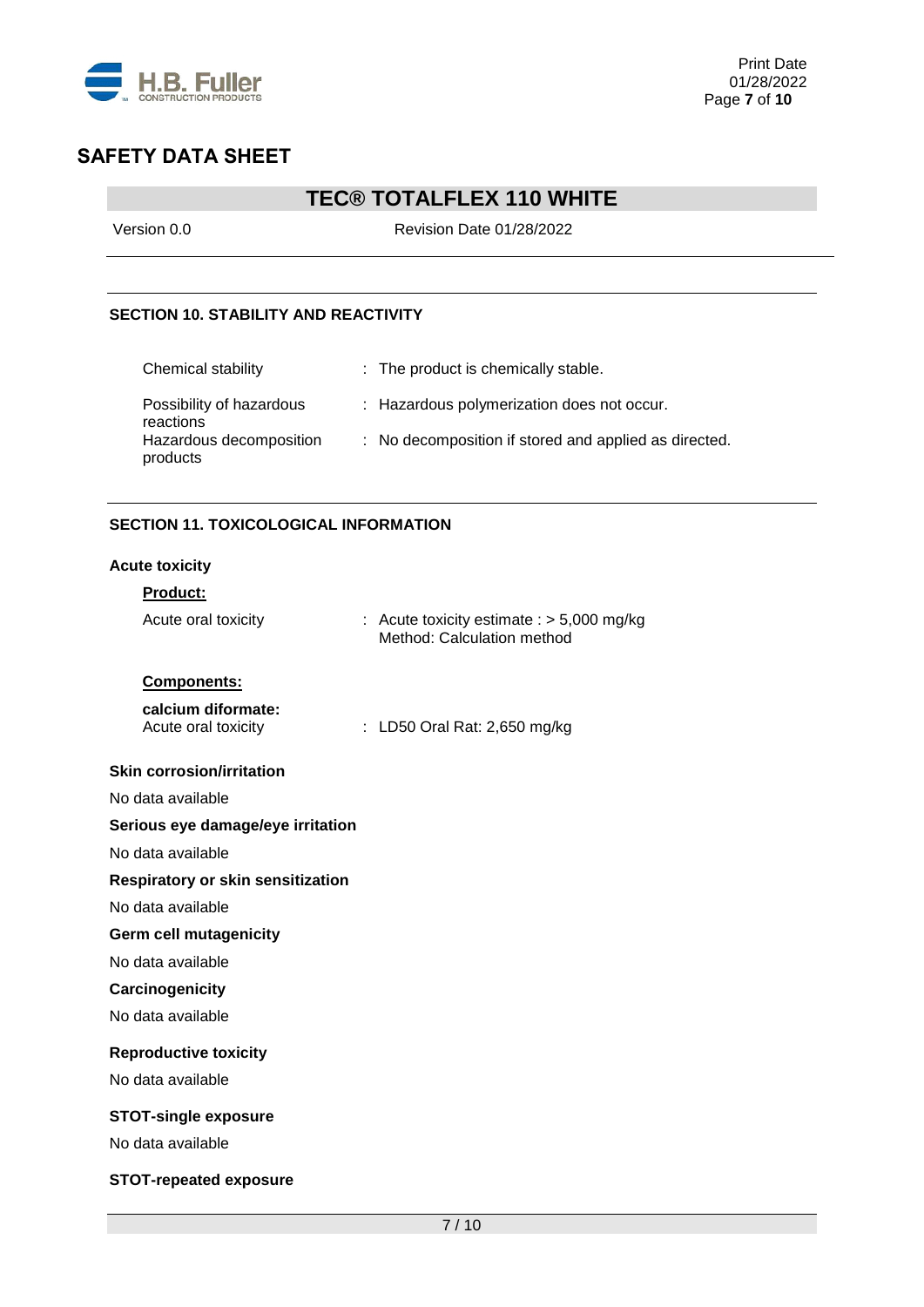

## **TEC® TOTALFLEX 110 WHITE**

Version 0.0 **Revision Date 01/28/2022** No data available **Aspiration toxicity** No data available **SECTION 12. ECOLOGICAL INFORMATION Ecotoxicity Components: calcium oxide :** Toxicity to fish : LC50 (Cyprinus carpio (Carp)): 1,070 mg/l Exposure time: 96 h Test Method: static test **calcium diformate :** Toxicity to fish : LC50 (Brachydanio rerio (zebrafish)): >= 1,000 mg/l Exposure time: 96 h Test Method: static test **Persistence and degradability** No data available **Bioaccumulative potential Mobility in soil** No data available **Other adverse effects** No data available

### **SECTION 13. DISPOSAL CONSIDERATIONS**

| <b>Disposal methods</b> |
|-------------------------|
|                         |

| Waste from residues | : To the best of our knowledge, this product does not meet the<br>definition of hazardous waste under the U.S. EPA Hazardous<br>Waste Regulations 40 CFR 261. Disposal via incineration at<br>an approved facility is recommended, as industry best<br>practice. Consult state, local or provincial authorities for more<br>restrictive requirements.<br>The hazard and precautionary statements displayed on the<br>label also apply to any residues left in the container. |
|---------------------|------------------------------------------------------------------------------------------------------------------------------------------------------------------------------------------------------------------------------------------------------------------------------------------------------------------------------------------------------------------------------------------------------------------------------------------------------------------------------|
|                     |                                                                                                                                                                                                                                                                                                                                                                                                                                                                              |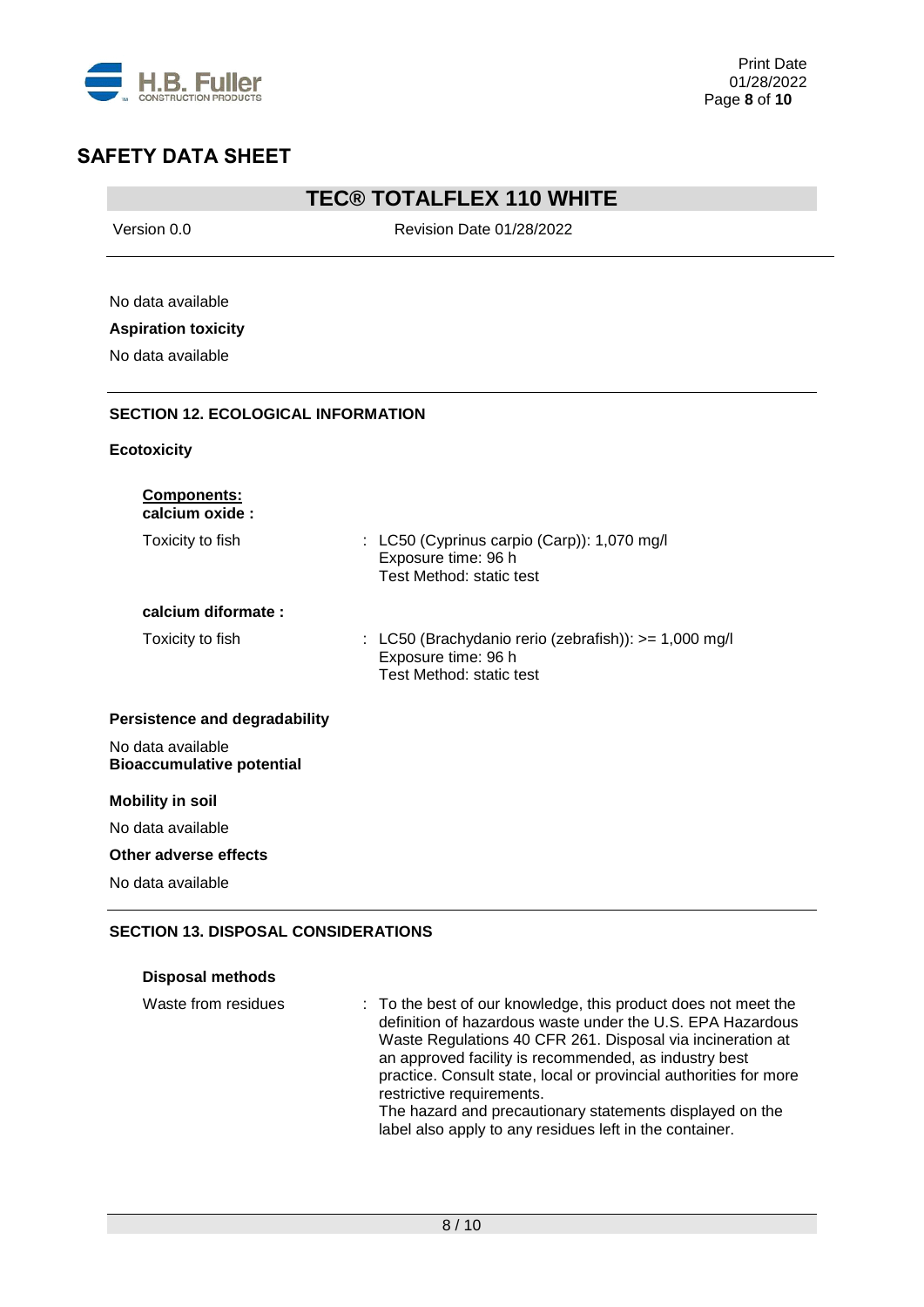

## **TEC® TOTALFLEX 110 WHITE**

Version 0.0 **Revision Date 01/28/2022** 

### **SECTION 14. TRANSPORT INFORMATION**

**International Regulations**

**UNRTDG**

Not regulated as a dangerous good

**IATA-DGR** Not regulated as a dangerous good

## **IMDG-Code**

Not regulated as a dangerous good

### **Transport in bulk according to Annex II of MARPOL 73/78 and the IBC Code**

Not applicable for product as supplied.

#### **Domestic regulation**

**49 CFR** Not regulated as a dangerous good

### **SECTION 15. REGULATORY INFORMATION**

| SARA 311/312 Hazards | : Respiratory or skin sensitization<br>Carcinogenicity<br>Specific target organ toxicity (single or repeated exposure)<br>Skin corrosion or irritation<br>Serious eye damage or eye irritation |
|----------------------|------------------------------------------------------------------------------------------------------------------------------------------------------------------------------------------------|
| <b>SARA 302</b>      | : This material does not contain any components with a section 302<br>EHS TPO.                                                                                                                 |
| <b>SARA 313</b>      | : This material does not contain any chemical components with known<br>CAS numbers that exceed the threshold (De Minimis) reporting levels<br>established by SARA Title III, Section 313.      |

#### **Clean Air Act**

This product does not contain any hazardous air pollutants (HAP), as defined by the U.S. Clean Air Act Section 112 (40 CFR 61).

| <b>US State Regulations</b> |                                               |
|-----------------------------|-----------------------------------------------|
| <b>California Prop 65</b>   | Please contact Supplier for more information. |
|                             |                                               |

### **The ingredients of this product are reported in the following inventories:**